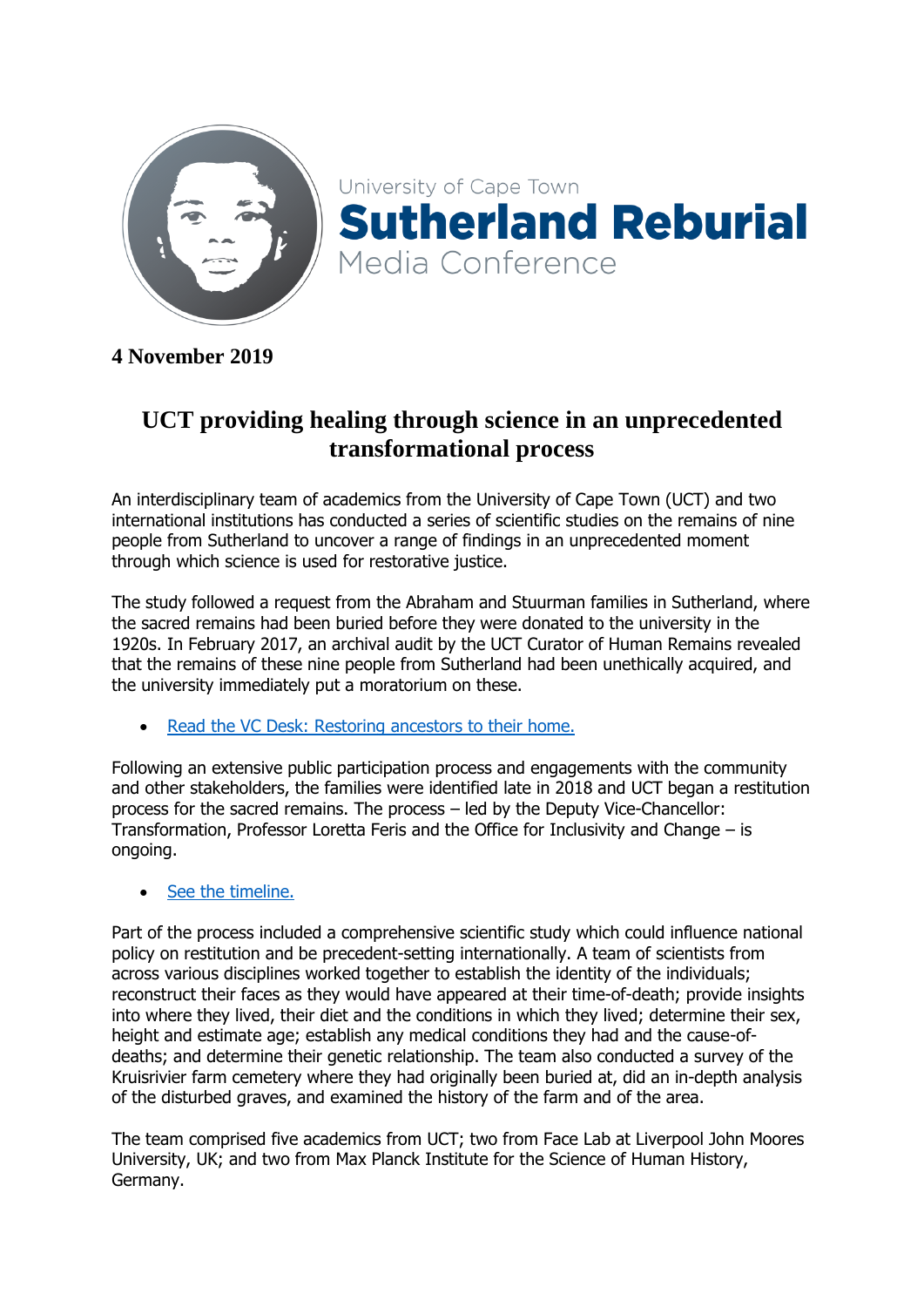UCT Vice-Chancellor Professor Mamokgethi Phakeng described the restitution process as a transformational moment that enabled the institution to provide redress and social justice through science. The process demonstrated academic excellence as well as sociallyresponsive and community-driven research.

Professor Phakeng said: "While it is impossible to undo the injustices endured by these men, women and children, we hope that this process of restitution will go some way to restore the dignity that was stolen from them and to give their descendants the opportunity to remember and honour their ancestors. This process will potentially impact on future South African legislation around similar processes."

• Full version of Professor Phakeng to be available on the [UCT YouTube](https://www.youtube.com/user/UCTSouthAfrica) channel.

A summary of each of the areas in the unprecedented interdisciplinary study is as follows:

**Biological reports:** some of the key finding by Dr Victoria Gibbon from the Department of Human Biology, UCT, include that adults had relatively short stature, and squatting facets were found in three individuals, evidence of a culturally important sitting position of San people. Two individuals showed signs of untimely death with cranial trauma: Klaas Stuurman and the 'pre-colonial individual'. Nearly all the adults showed signs of poor dental health. Dental infection was widespread and was a leading cause of death before modern dentistry. Adults showed signs of osteoarthritis, resulting from heavy physical labour and extremely active lives.

• [Read the full article.](http://www.news.uct.ac.za/features/sutherland/-article/2019-11-04-community-justice-through-science)

**Chemical (Isotope) analysis**: A study of the chemical (isotopic) composition of the remains by Professor Judith Sealy (Department of Archaeology, UCT) provided information on the diets and environments where these people lived: a mainly winter rainfall environment, but a very dry one. The composition of Klaas Stuurman's tooth shows that as a child he lived elsewhere (not in Sutherland). This correlates with historical records that as a child, he was part of an independent hunter-gatherer group living between Sutherland and Carnarvon when he was brought to Sutherland to work on the farm.

• [Read the full article.](http://www.news.uct.ac.za/features/sutherland/-article/2019-11-04-rewriting-a-piece-of-history)

**DNA analysis:** The genetic sex of all nine individuals was obtained with high degree of accuracy by Dr Stephan Schiffels and PhD student Joscha Gertzinger (Department of Archaeogenetics, Max Planck Institute for the Science of Human History, Germany). There was no genetic relationship between the children and the children were not closely related genetically to any of the nine individuals. More detailed analyses were done on three individuals (Saartje, Klaas, and Jannetje) with the best results showing highest affinity to the Khomani San. Klaas Stuurman and Saartje are second-degree relatives (for example, double cousins or half-siblings). Jannetje is a third-degree relative of both Klaas and Saartje (perhaps a first cousin).

[Read the full article.](http://www.news.uct.ac.za/features/sutherland/-article/2019-11-04-we-knew-their-names)

**Computed Tomography (CT) scans:** Computed tomography provides a means to image the body in three-dimensions (3D). The scanned images enabled a study of the interiors of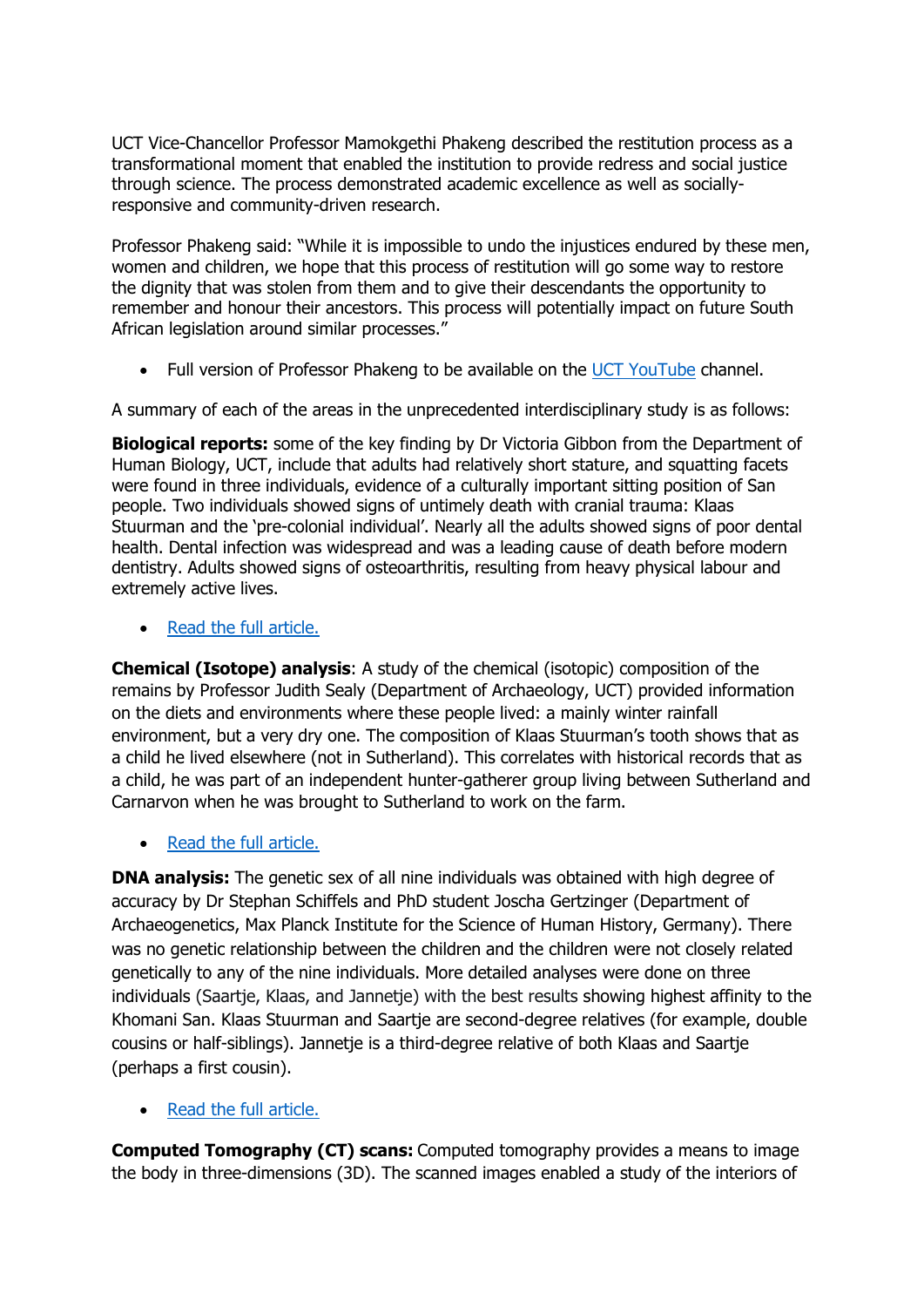the skulls. The outcome of the imaging process was a high-resolution CT scan of each person's cranium. This was converted to a detailed 3D model of each individual which formed the basis of the facial reconstruction. This study was conducted by Dr Tinashe Mutsvangwa (Department of Human Biology, UCT).

### • [Read the full article.](http://www.news.uct.ac.za/features/sutherland/-article/2019-11-04-encoding-the-values-of-transformation)

**Facial reconstruction**: Facial reconstruction refers to the remodelling of facial muscles and soft tissue, and estimation of facial features, to recreate an accurate craniofacial shape based on the anatomy of a skull. It was only possible to produce eight reconstructions as the skull of one individual (Totje) is missing. The final depictions from the study by PhD student Kathryn Smith and Professor Caroline Wilkinson (Face Lab, UK) presented these individuals as they probably appeared at the time of death. Decisions were informed by the biological analyses and historical and contemporary visual research. This component of the study was supported by National Geographic Society.

### [Read the full article.](http://www.news.uct.ac.za/features/sutherland/-article/2019-11-04-restoring-dignity-through-forensic-art)

**Archaeological study**: Professor Simon Hall from the Department of Archaeology, UCT, did an analysis of the labour cemetery at Kruisrivier. Some of the key findings include that out of a total of 38-39 graves, six or seven were disturbed. These are the graves from which the remains were removed. The remnants of the disturbed graves indicate that most were Christian style burials, with only one clearly identified as Khoesan.

• [Read the full article.](http://www.news.uct.ac.za/features/sutherland/-article/2019-11-04-using-archaeology-to-correct-injustice)

**Historical study:** The historical research conducted by Professor Nigel Penn of the Department of Historical Studies, UCT reveals that the farm "Kruisrivier" in the Roggeveld was in the heart of a bitterly contested frontier zone between the Khoesan and the colonists. Khoesan resistance to colonial encroachment in the region began in the 1740s and continued until deep into the 19<sup>th</sup> century. Colonial commandos were responsible for committing many massacres in the region and placing subjugated Khoesan as labourers on surrounding farms. The skeletons exhumed from "Kruisrivier" were those of farm labourers whose long history of exploitation lies in the obscurity of  $19<sup>th</sup>$  century Cape rural history – which needs further research – but the violence which they suffered originated in relationships established in the  $18<sup>th</sup>$  century.

- [Read the full article.](http://www.news.uct.ac.za/features/sutherland/-article/2019-11-04-breathing-life-into-history)
- [Visit the feature page on the UCT website for more details, images and videos.](http://www.news.uct.ac.za/features/sutherland/)

## **NB: Facial images produced by Face Lab at Liverpool John Moores University, supported by National Geographic Society.**

#### **Please credit in all images that show the photos.**

*Issued by: UCT Communication and Marketing Department*

**ENDS**

**Elijah Moholola**